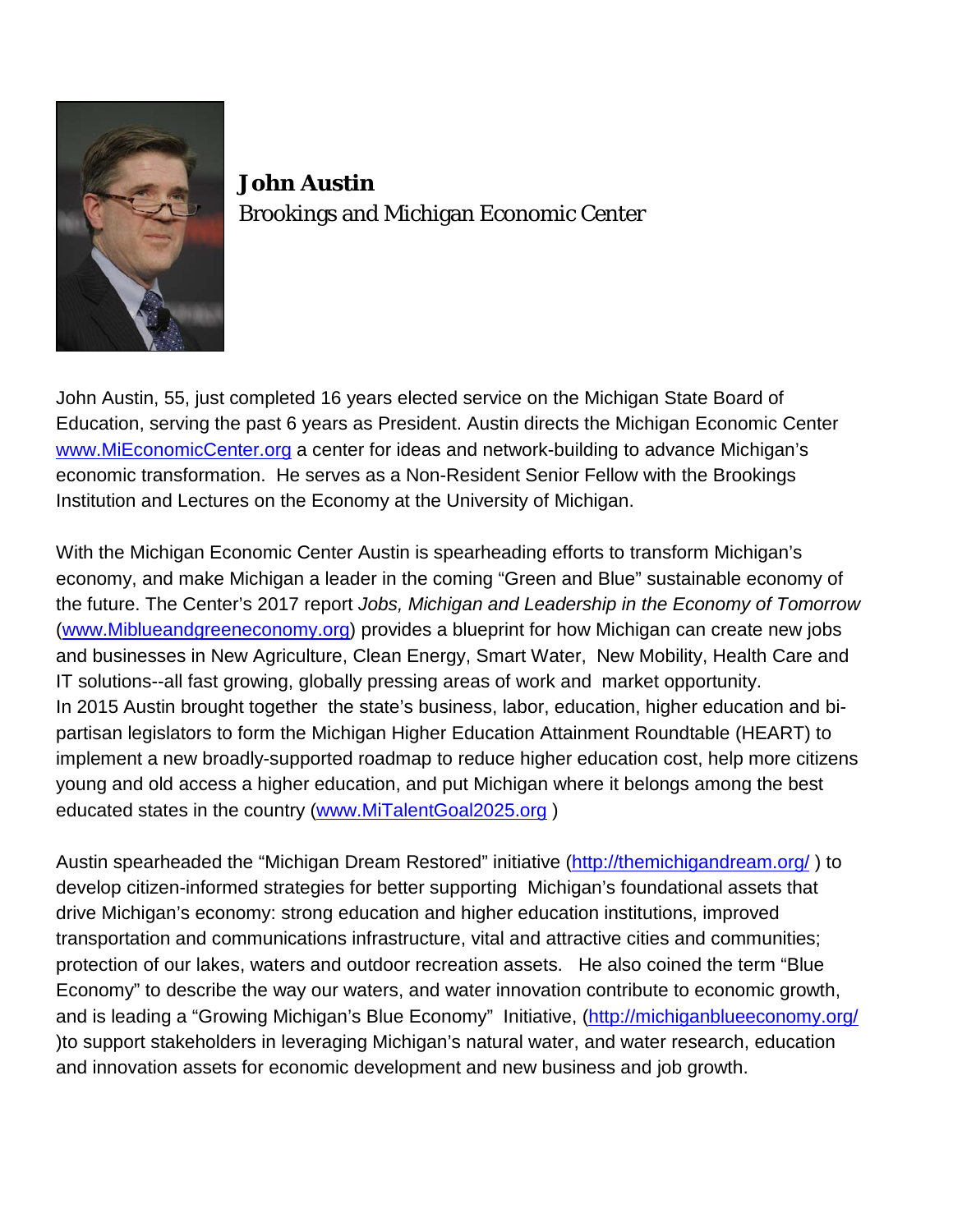In 2006 Austin created and directed the Great Lakes Economic Initiative for the Brookings Institution where he authored key Brookings reports that directly shaped the region's economic development agenda: "*The Vital Center: A Federal-State Compact to Renew the Great Lakes Region*;" *"The Vital Connection: Reclaiming Great Lakes Economic Leadership in the Bi-National Great Lakes Region;"* and *"Healthy Waters, Strong Economy"* which led to federal support for Great Lakes clean-up and restoration, and regional understanding and actions to build on our Great Lakes and water resources as an economic asset. Austin's *Tales of Two Rust Belts* series published for Brookings Institution's The Avenue [\(https://www.brookings.edu/author/john](https://www.brookings.edu/author/john-austin/?type=posts)[austin/?type=posts](https://www.brookings.edu/author/john-austin/?type=posts) ) updates the economic opportunities and challenges facing the politically important swing states of the Upper Midwest.

Mr. Austin also served in 2004 as Policy Director for Michigan's Governor-appointed Commission on Higher Education and Economic Growth, and was principal author of the Commission's influential report.

He was the founding Director of the New Economy Initiative for Southeast Michigan—a \$100 million effort by the region's philanthropies to aid in the area's economic transformation, and initiated the Global Detroit program to welcome immigrants as a source of economic strength and renewal.

Austin received his Master's in Public Administration from Harvard's Kennedy School of Government, and a Bachelors from Swarthmore College in Economics & Political Science, with High Honors and Phi Beta Kappa. Mr. Austin has been married 30 years to his wife Terese. They have three children and reside in Ann Arbor, Michigan.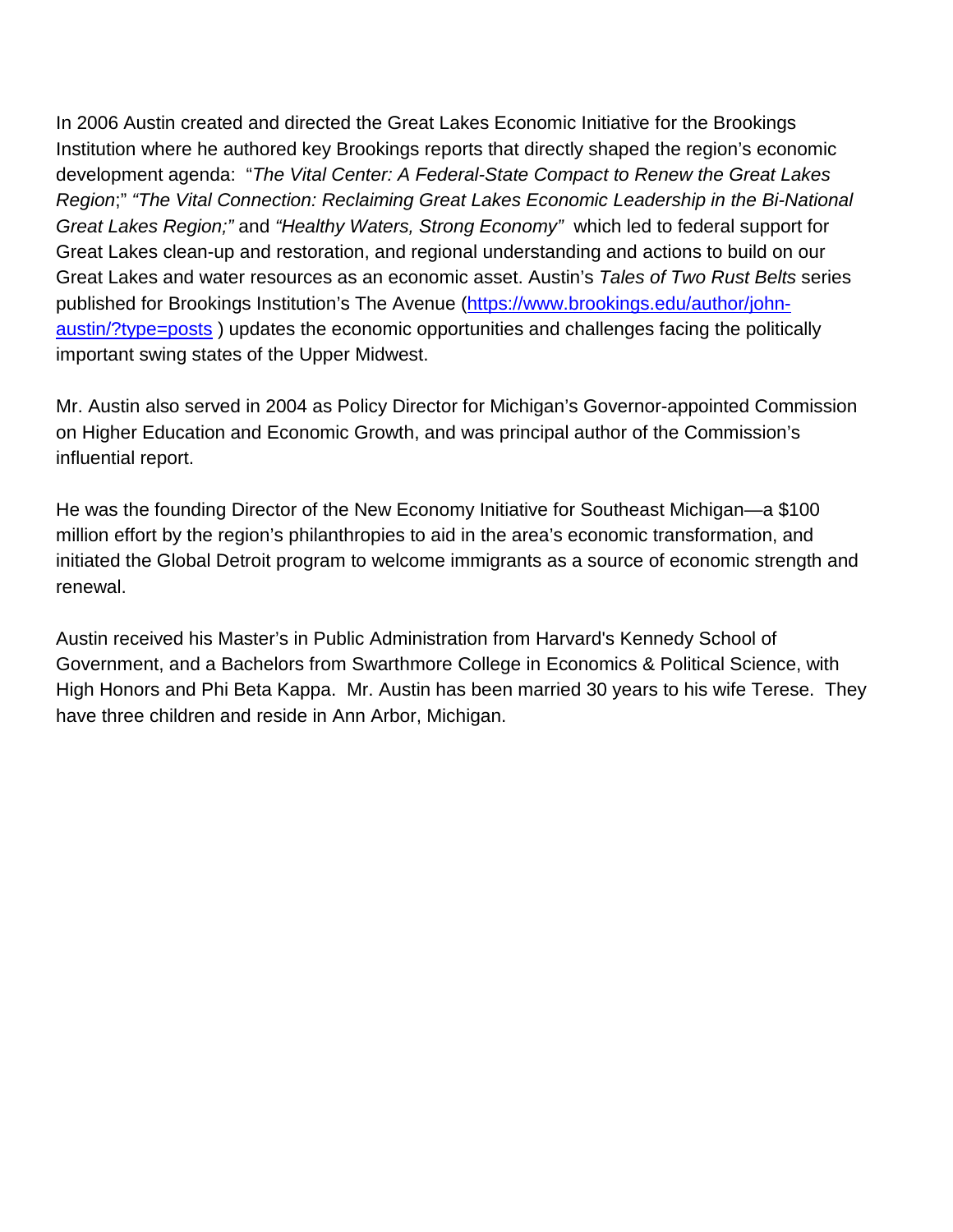

#### **Matthew Berger** National Multifamily Housing Council

Matthew M. Berger is Vice President of Tax, with responsibility for representing the interests of the multifamily industry before Congress and federal agencies on tax issues. Prior to coming to NMHC, Matthew worked as an economist and Press Secretary for the U.S. Senate Committee on Small Business and Entrepreneurship. During that time, he served as Senator Olympia Snowe's principal advisor on taxes, the economy and the federal budget Before his time on the Hill, Matthew was National Tax Manager for Deloitte Tax LLP in Washington, DC, where he covered the formulation of tax policy in Congress. Matthew graduated with distinction from Stanford University, where he did research with the Hoover Institution.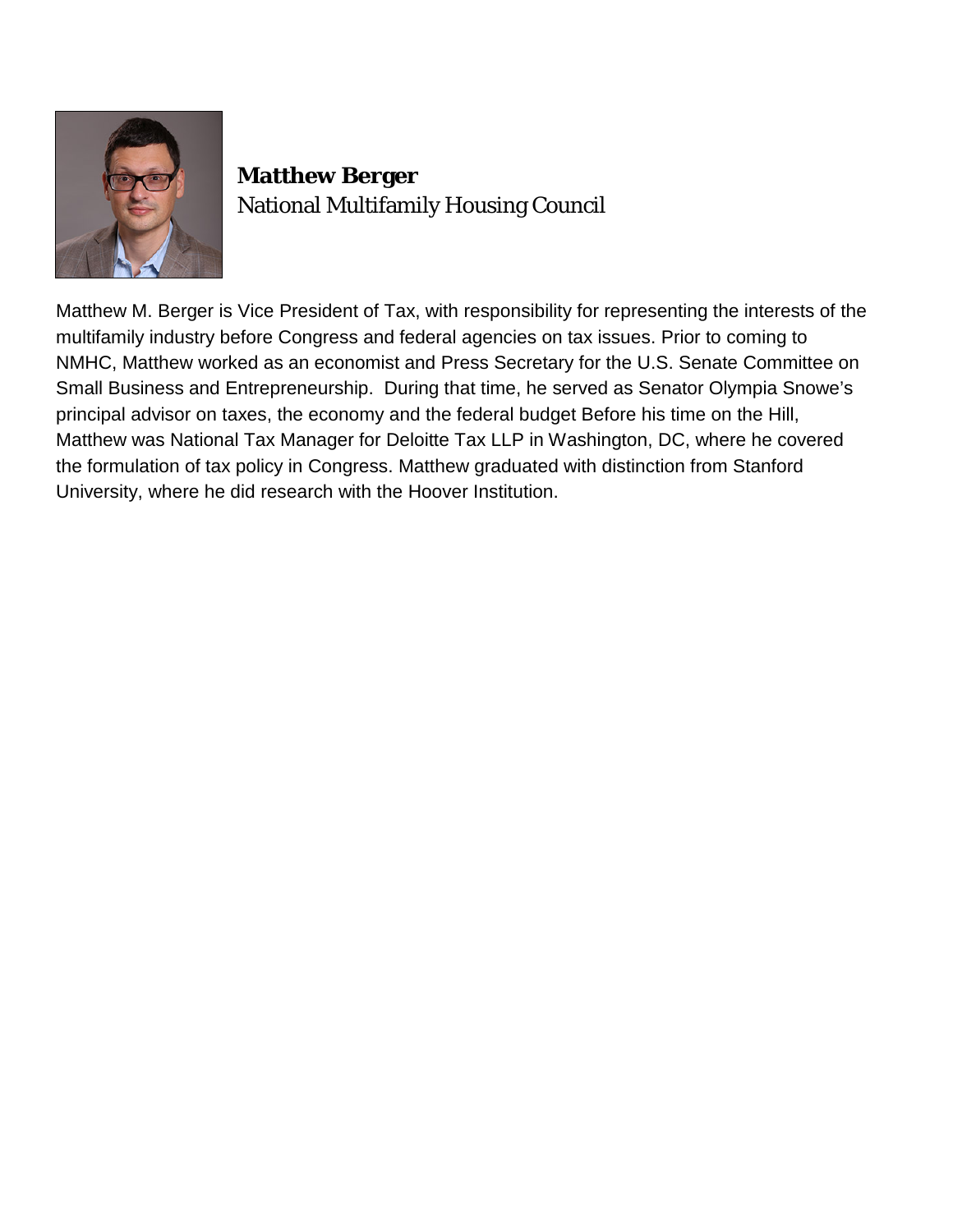

**Tom Bernier**  Bucksbaum Retail Properties

Tom Bernier serves as SVP New Business & Leasing for Bucksbaum Retail Properties. Tom has over 25 years of experience in the retail real estate industry. His primary responsibilities include identifying and securing best-in-class development opportunities across the country as well as conducting market due diligence for acquisitions.

Prior to joining Bucksbaum Retail Properties, Tom was SVP, Research and Strategy for General Growth Properties where he was responsible for all aspects of research and leasing strategies for the REIT. During his 9 years at GGP, he was responsible for conducting market feasibility studies for new developments as well as for expansions and redevelopments.

Tom spent 14 years at The Green Group (Howard L. Green & Associates) where he last served as VP, Professional Services. At The Green Group he assisted national retailers in developing real estate expansion plans. Retail clients of Tom included Williams-Sonoma, Inc., Ann Taylor, Coach, and Estee Lauder among others. Developer clients included Westcor (Macerich), Cousins Properties and Ramco-Gershenson.

Tom is a graduate from the University of Michigan with a bachelor's degree in economics and marketing. He has served two terms on the ICSC North American Research Task Force and once as its Vice Chairman. He is a frequent speaker at the ICSC Research Conference.

Tom and his wife Sandra live in Naperville, IL with their daughter Samantha.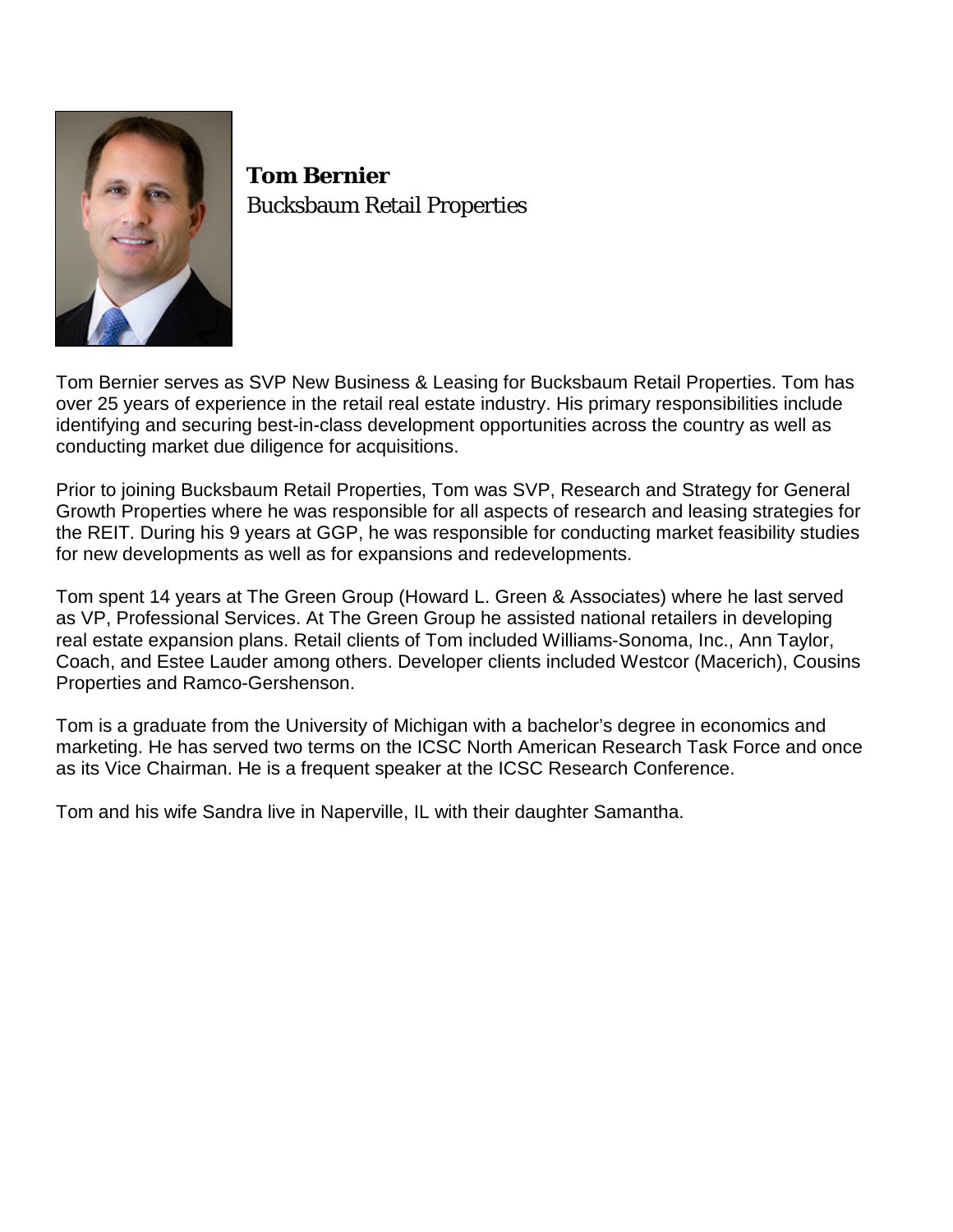

# **Martin Block** Northwestern University

Martin Block serves as Executive Director of the Retail Analytics Council, an initiative between Medill School, Integrated Marketing Communications department, Northwestern University and PRI. Block is a Professor in the Integrated Marketing Communications Department. He teaches graduate level marketing research, sales promotion, advertising, and direct marketing courses. Prior to joining the Northwestern faculty, Block was a Professor and Chairperson of the Department of Advertising at Michigan State University. Block is co-author of Media Generations; Analyzing Sales Promotion; and Business-to-Business Market Research. He has published extensively in academic research journals, trade publications, and has written several book chapters. He has been the principal investigator on several federally funded research projects and has served as a consultant to the Federal Trade Commission (FTC). He was featured on the NOVA program "We Know Where You Live."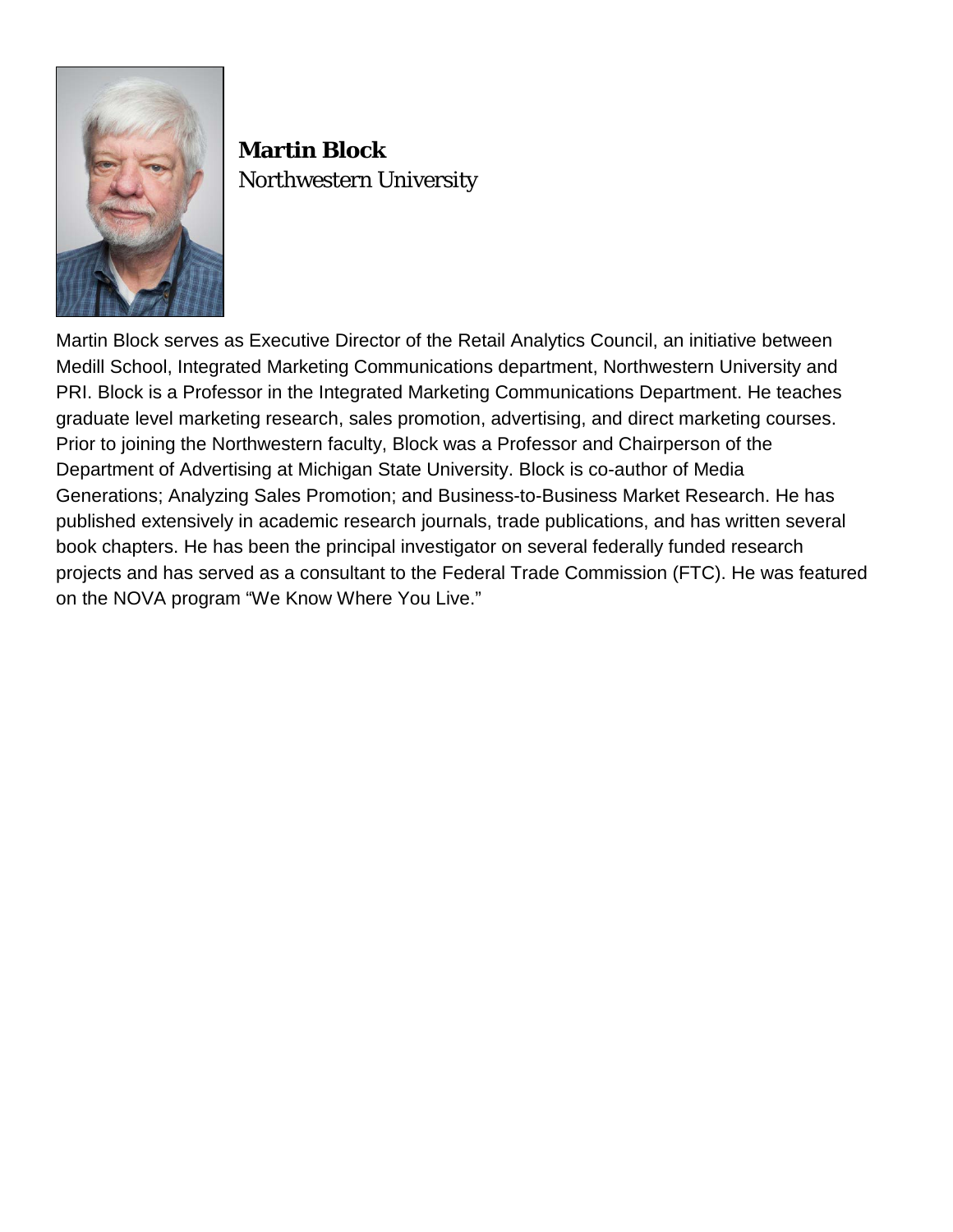

**Michael Cohen** CoStar Group

Michael Cohen serves as Director of Advisory Services with CoStar Portfolio Strategy, the leading provider of independent commercial real estate research and portfolio strategy services to the institutional real estate community. With views on markets in the United States and Europe, the firm provides clients with expertise in real estate market analysis, real estate portfolio analysis, mortgage risk analysis, and the design of productive real estate investment strategies. Clients include commercial banks, insurance companies, Wall Street firms, rating agencies, government agencies, pension funds, sovereign wealth funds, investment advisors, real estate investment trusts, and private investors.

Under Mr. Cohen's leadership, CoStar Portfolio Strategy's Advisory Services provides a range of custom research services to a client list which represents a "Who's Who" of global real estate capital (both equity and debt). In addition to domestic responsibilities, Mr. Cohen has also led CoStar Portfolio Strategy's European team, providing in-depth analysis and bespoke consulting for clients on both UK and European markets. Mr. Cohen continues to follow, analyze and provide consulting on the state of the U.S. housing market, both rental and for-sale product, tailoring his research in this area to the needs of CoStar Portfolio Strategy's diverse client base. He also assists clients in developing sophisticated investment strategies focused on other major property types both in the U.S. and abroad. The author of several white papers on the state of the apartment market, including *The End of the Housing Party: Will Commercial Real Estate Investors Wake Up With a Hangover?* and *When Will Apartment Landlords Be Fundamentally In Good Shape,* Mr. Cohen regularly speaks to industry organizations, is often quoted in the national press, and has appeared on both CNBC and Bloomberg Television. Professional associations include both PREA and a Board Membership with NMHC.

Prior to joining CoStar Portfolio Strategy, Mr. Cohen worked for leading analyst firms in both the real estate and technology industries. He received his B.A. from SUNY at Buffalo, J.D. from Cornell Law School, and M.B.A. from the Carroll Graduate School of Management at Boston College.

Mr. Cohen can be reached by e-mail at mcohen@costar.com.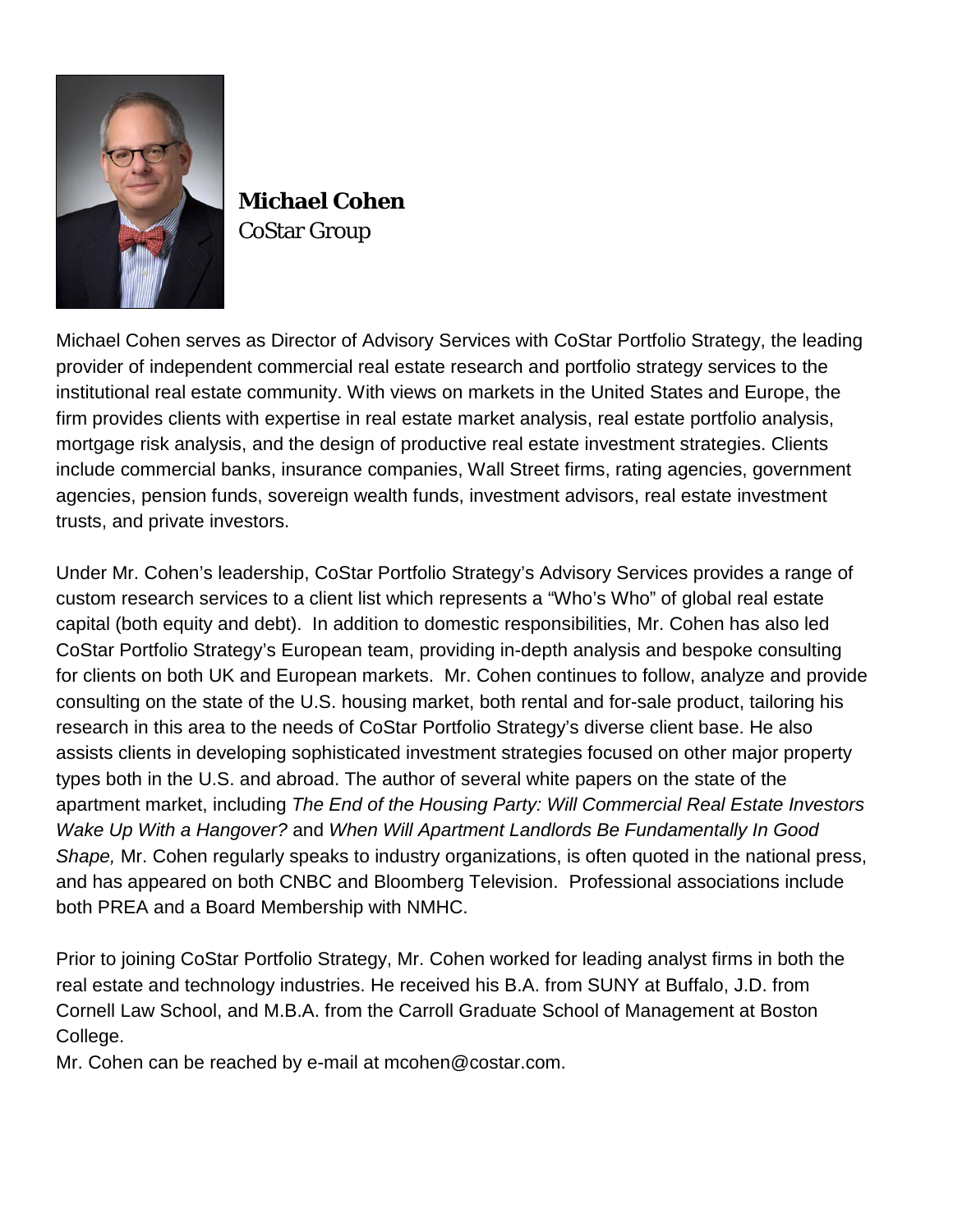

**Quinn Eddins** Greystar Real Estate Partners, LLC

Quinn Eddins has been leading research on real estate markets for 10 years. He joined Greystar in 2016 as Managing Director for Research and Analytics, in which capacity he oversees research for Greystar's Management Services business and provides analytical support to Greystar's operators and clients. Before joining Greystar, Quinn was Director of Research and Analysis and at CBRE, where he oversaw research on U.S. multifamily markets and all commercial real estate markets in Florida, and Director of Research at Radar Logic, Inc., where he developed and led research on single-family housing markets for clients in the Financial Services industry. Quinn holds graduate degrees in City Planning and Real Estate Development from MIT, and other degrees from Harvard and Stanford.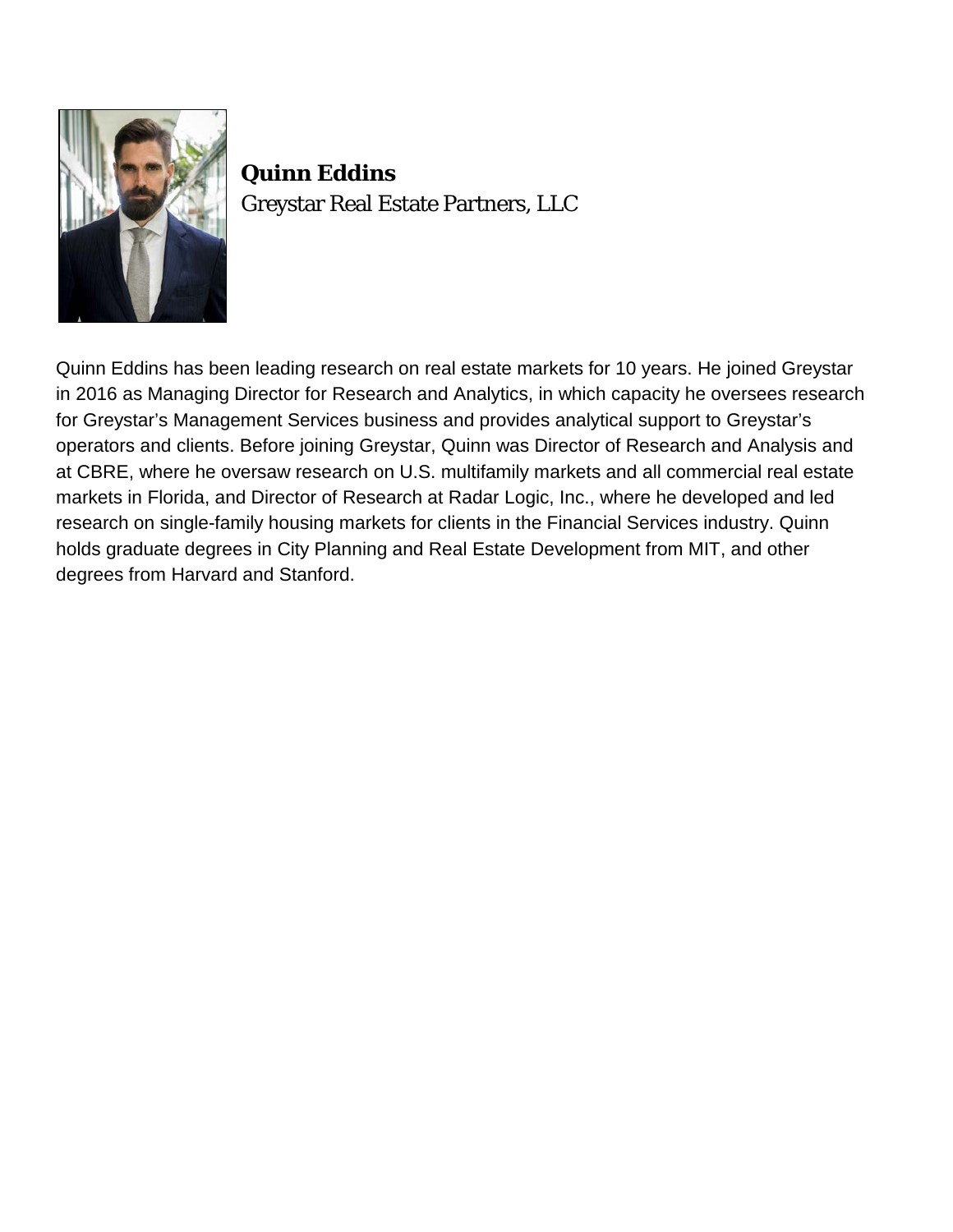

**Mark Eppli** Marquette University

Mark J. Eppli has 25 years of academic and administrative leadership experience, including a three-year term as Interim Keyes Dean of Business Administration at Marquette University. Currently he is Professor of Finance and Bell Chair in Real Estate at Marquette University and will be joining the Graaskamp Center for Real Estate in August 2018

Dr. Eppli is widely published in commercial real estate finance, development, and valuation including two books published by the ULI, one of which was the best selling development text in the world.

Dr. Eppli serves on the board of a number of financial service, real estate development, and notfor-profit organizations including the Federal Home Loan Bank of Chicago, and is the immediate past President of the Real Estate Research Institute.

Dr. Eppli received recognition from the Greater Washington Urban League, the Urban Land Institute, and LISC Milwaukee for his efforts in attracting minorities to the real estate industry through outreach programs.

Dr. Eppli earned his PhD, MS, and BBA from the University of Wisconsin – Madison.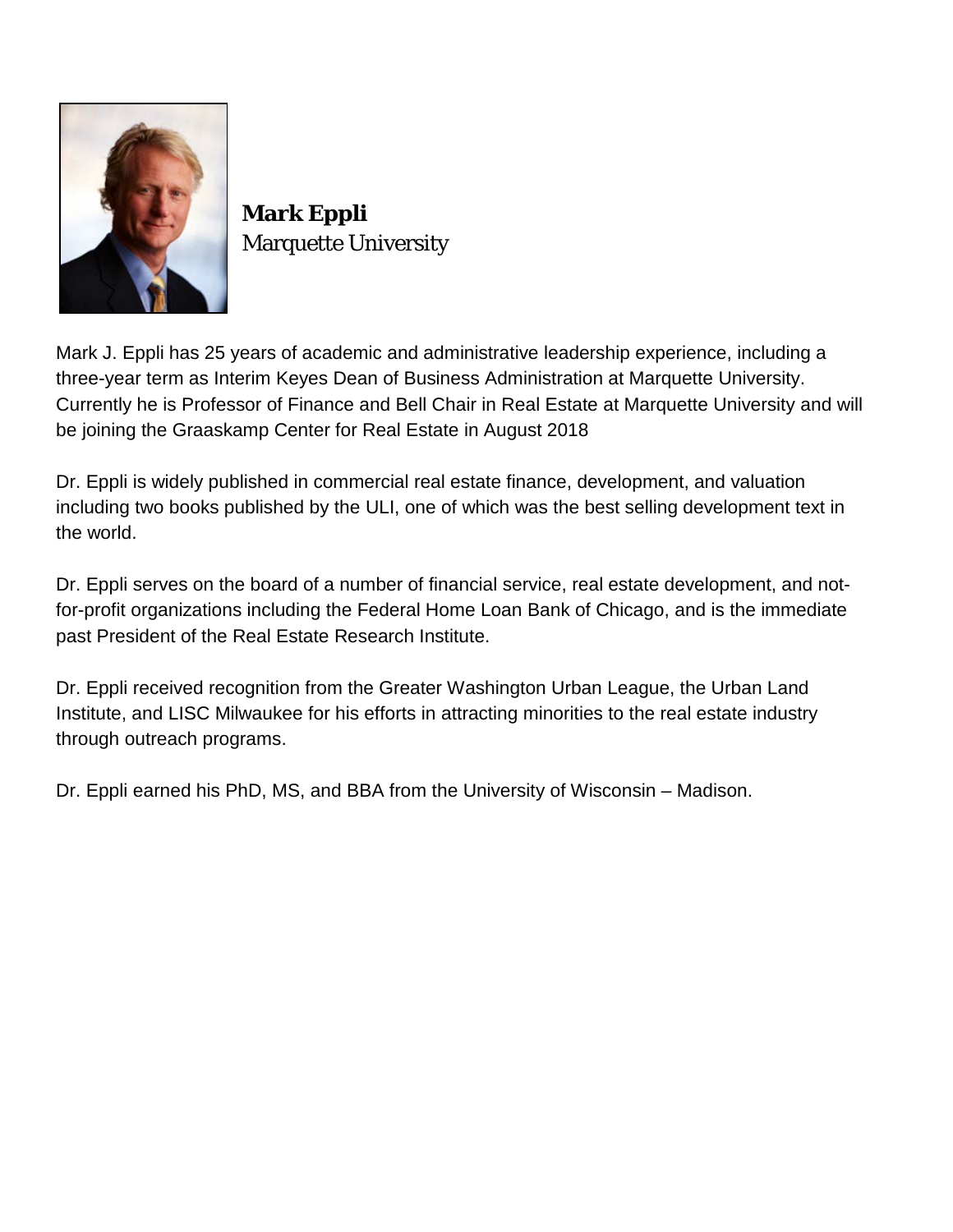

**Thomas Errath** Harrison Street

Mr. Errath is currently a Director and Head of the Research and Strategy group for Harrison Street Real Estate Capital, LLC. In this role he is responsible for developing firm strategy and thought leadership in the education, both off-campus and on-campus student housing, healthcare including medical office and senior housing and the self storage real estate segments. Mr. Errath also leads new business development efforts for Harrison Street as it contemplates growth strategies into new markets, both domestic and international and complementary alternative real estate segments.

He is an alternative real estate expert and frequent speaker and author on the education, healthcare and storage alternative real estate segments. He formerly was responsible for all boat storage acquisitions and boat storage asset management at Harrison Street.

Prior to Harrison Street, Mr. Errath's real estate experience included acquisition and asset management positions at Macquarie Real Estate, Heitman and the Trammell Crow Company. He also ran corporate development and corporate real estate for a Fortune 500 consumer products firm.

Mr. Errath has a BA from Northwestern University and an MBA from the JL Kellogg School of Management at Northwestern University.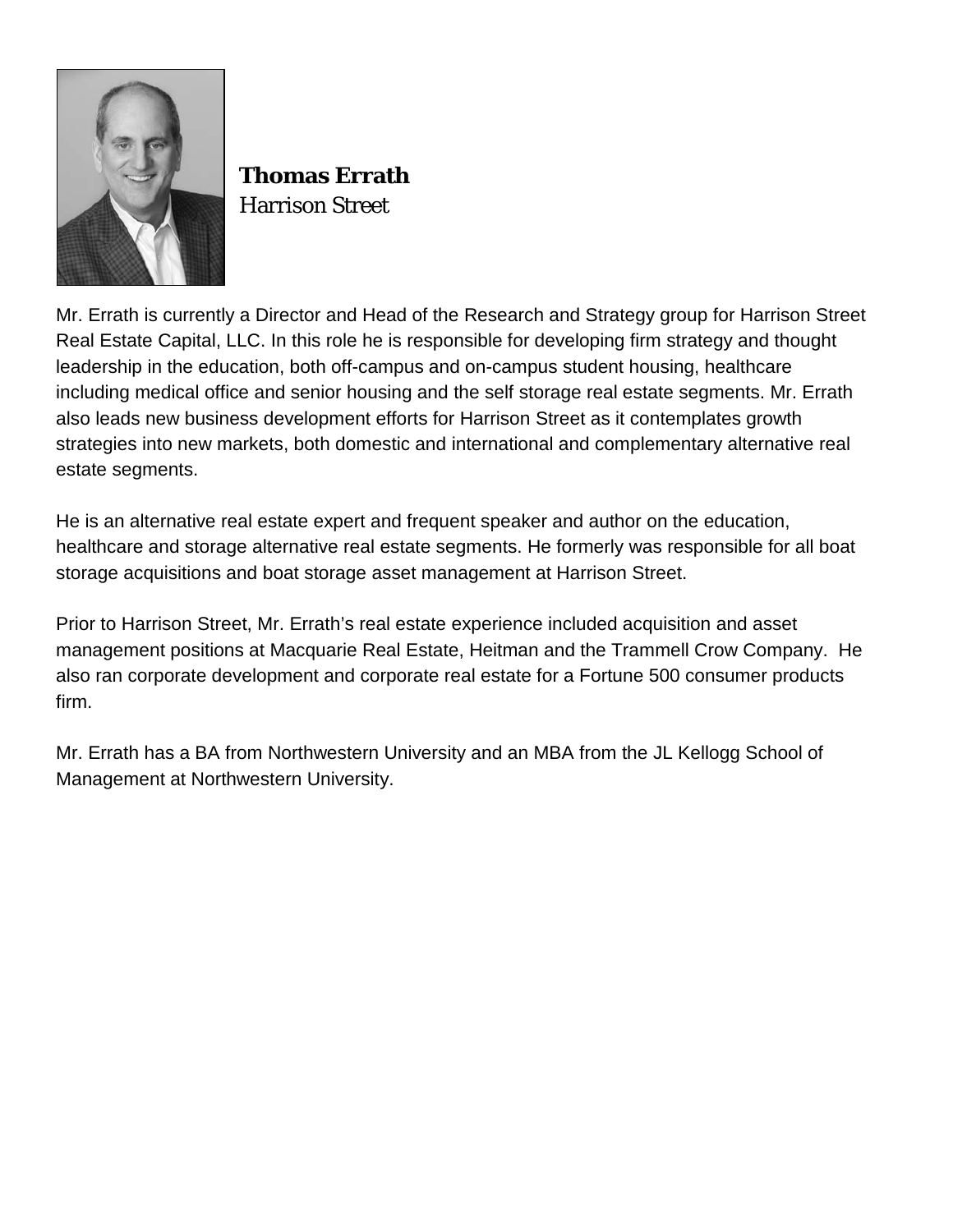

**Mark Franceski**  The Bozzuto Group

As Vice President of Research Mark is responsible for guiding research and strategy for Bozzuto's integrated businesses (development, management, homebuilding, construction) including market research, site selection, due diligence, portfolio analysis, and economic and demographic analysis.

Previously, Mark served as director of market research for McWilliams Ballard, an Alexandria, VAbased real estate brokerage specializing in new condominium sales and marketing. Mark received a Bachelor of Arts in Economics from Washington and Lee University and a Master of Business Administration from George Mason University.

Mark resides in Alexandria, VA with his wife and four children.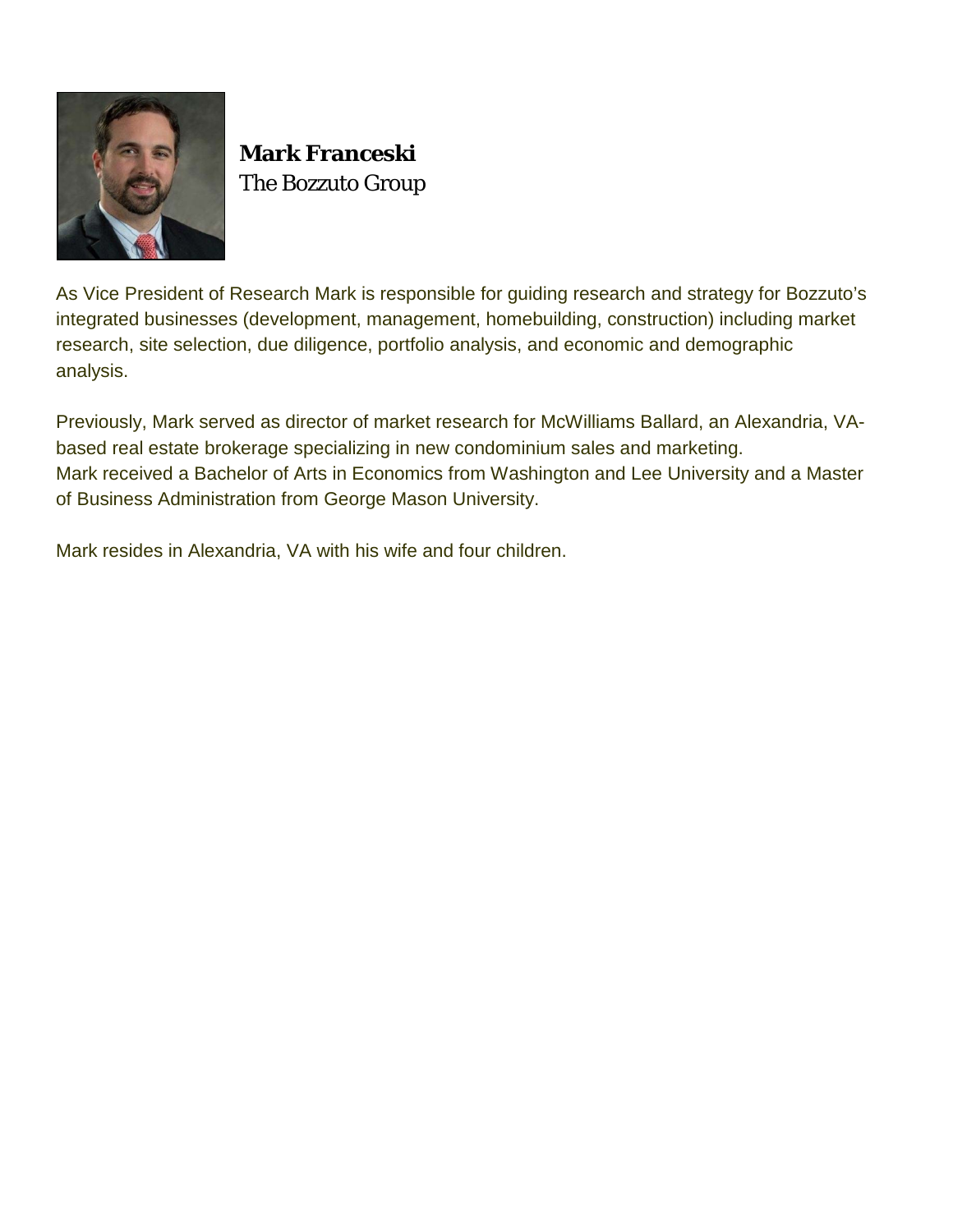

### **Manny Gonzalez, FAIA** KTGY Architecture + Planning

Manny Gonzalez is the managing principal for KTGY's Los Angeles office. He is responsible for the design, land planning and production of residential and mixed-use developments throughout the U.S., including active adult and affordable multi-family communities as well as mixed-use residential, office and/or hotel/hospitality with retail.

In 2016 Mr. Gonzalez was elected to the College of Fellows of the American Institute of Architects. Election to Fellowship recognizes not only his achievements as an individual architect but also his significant contributions to architecture and society on a national level. Mr. Gonzalez was also recognized in 2015 by Builder magazine for his legacy of delivering remarkable residential design with his induction into the prestigious Wm. S. Marvin Hall of Fame for Design Excellence. During his more than 25 years of practice in residential development, Mr. Gonzalez has won numerous awards for his innovative designs including Gold Nugget, Best in American Living, NAHB Best of 55+ Housing and Pillars of Industry. Additionally, Mr. Gonzalez received the LEED for Homes Multifamily Project of the Year Award for the Platinum certified community Primera Terra in Playa Vista, CA. Another LEED Platinum community designed by Mr. Gonzalez, Skylar at Playa Vista, recently won eight awards at the International Builders' Show, including a Special Innovation Award for its unique vertical triplex design. This is Mr. Gonzalez's third Innovation Award. Mr. Gonzalez has been featured in Builder & Developer's list of "Who's Who in Home Building" for many years and Green Home Builder magazine awarded him 2012 "Architect of the Year" for his forward-thinking NetZero ABC Green Home design and his outstanding contributions to the homebuilding industry. He was also recognized as NAHB's inaugural "55+ Associate of the Year" at the 2016 International Builders' Show.

Mr. Gonzalez is a NAHB 55+ Housing Industry Council trustee and vice-chair of the ULI Lifestyle Residential Design Council-55. He serves on the NAHB Multifamily Leadership Board and has served on the Board of the National Multi Housing Council and was the PCBC Design Trends Forum chair. He currently chairs the AIA Political Outreach Committee and previously held the position of chair of the AIA Housing Committee.

Mr. Gonzalez has written and contributed to scores of articles on residential design and is the Editorial Advisory Board (EAB) chair for 55+ Housing online magazine and an EAB member for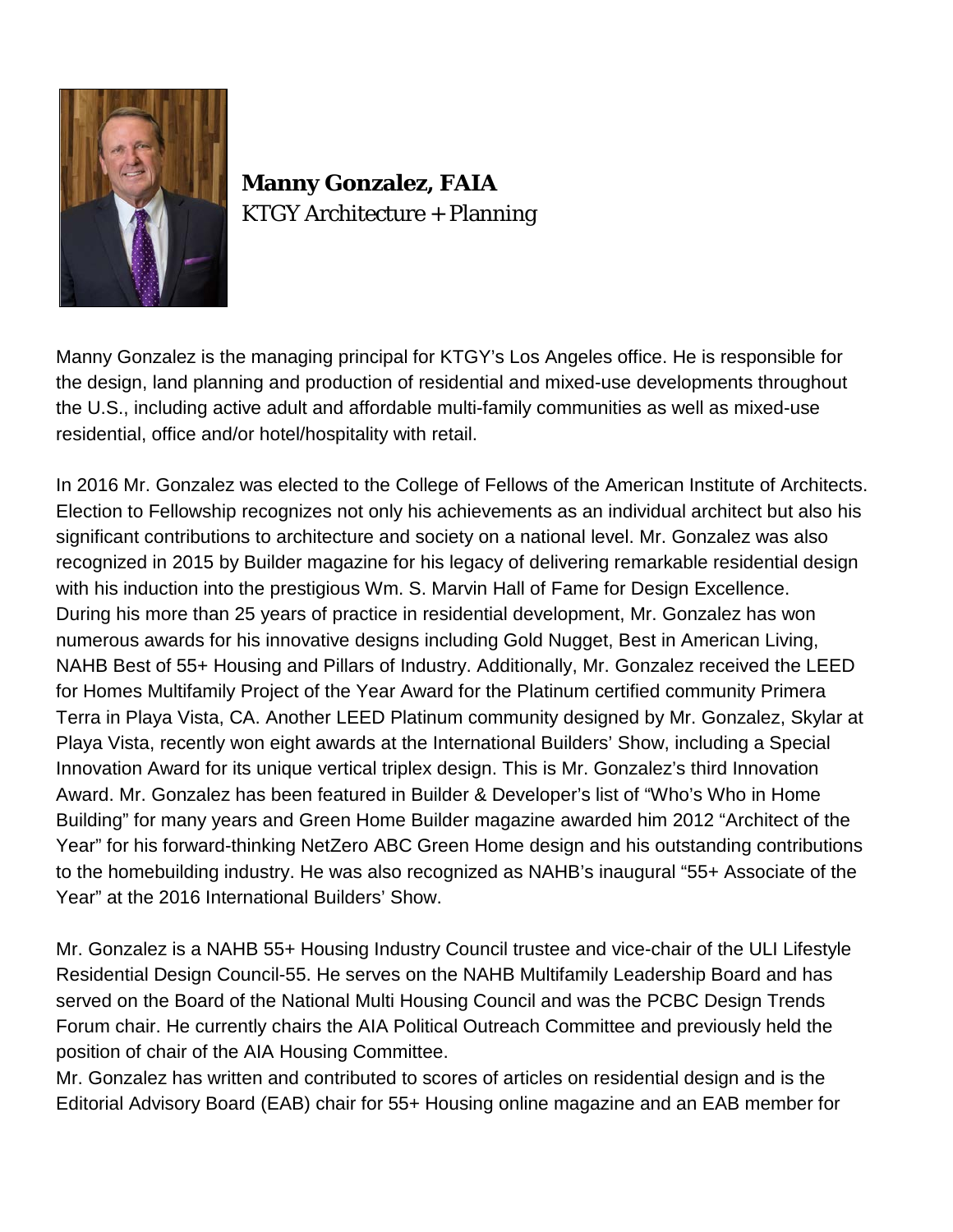50+ Builder magazine. Mr. Gonzalez has presented his observations and case studies to audiences at local, regional and national conferences, as well as the 1st International Housing Conference of the Americas in Mexico City and was recently invited to speak at the International Symposium of Design of Senior Living in Qingdao, China. Mr. Gonzalez is dedicated to community service and youth sports. He has served as the chair of the Coastal Zone for USA Water Polo and as the president of the Los Angeles Water Polo Club after serving as a Malibu Little League board member for six years. An eighth generation native of LA, Mr. Gonzalez loves to ski, golf and fly-fish when not working on new designs.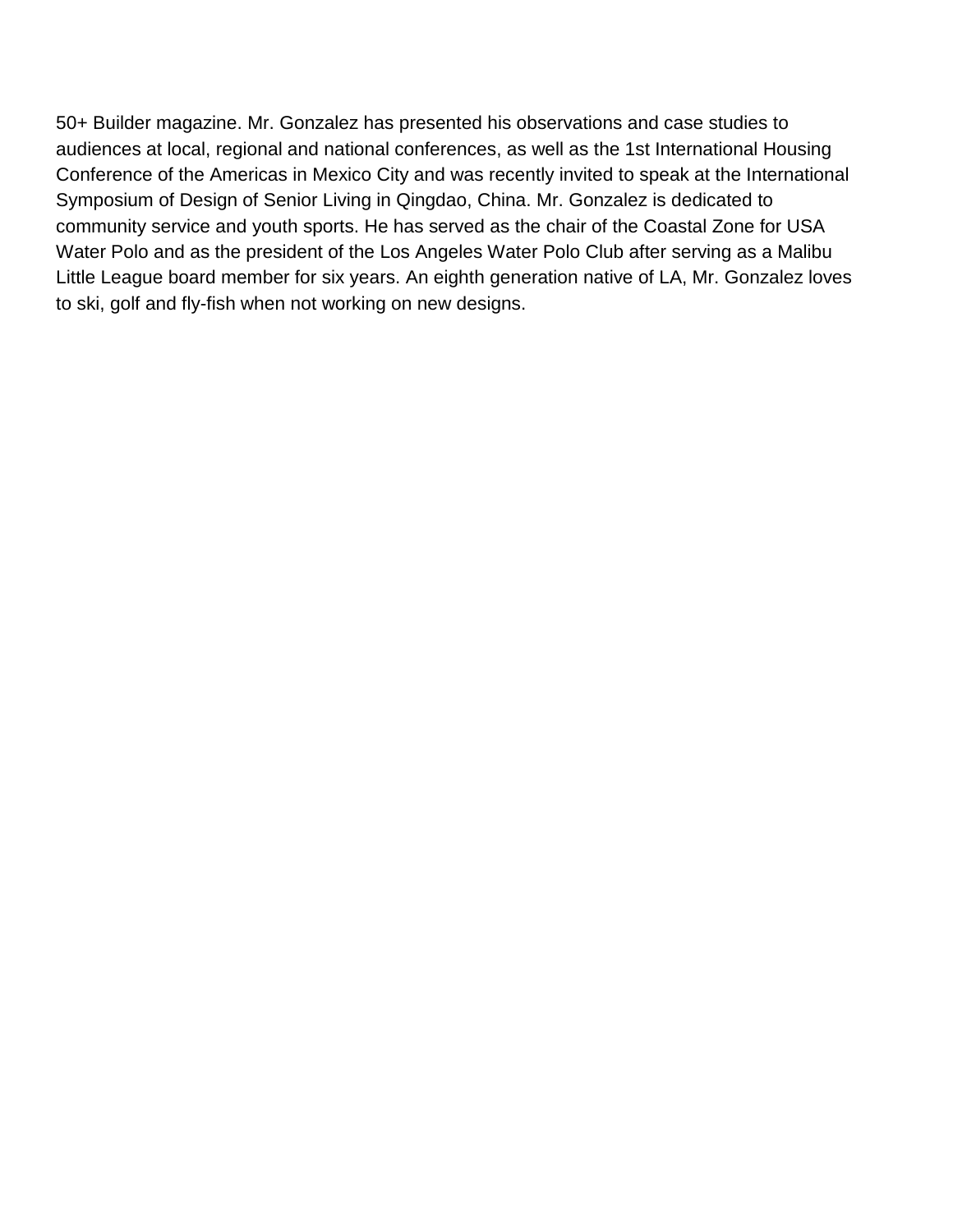

**Jay Lybik** Marcus & Millichap

Jay Lybik serves as the Vice President of Research Services for Marcus & Millichap Inc. He is deeply involved in the production of the firm's vast array of commercial real estate research publications, with a direct emphasis on institutional properties and markets. He joined Marcus & Millichap in May 2016.

Prior to joining Marcus & Millichap, he served as Vice President of Market Research with Equity Residential for 17 years. Mr. Lybik launched the market research department at Equity Residential in 1999 and guided the research analysis for EQR's consolidation from 37 states and over 50 metros to six core coastal markets. He began his research career at Cushman & Wakefield in Detroit as a senior research analyst.

In addition, he serves as Research Chair of the NMHC National Research Committee. Mr. Lybik holds a B.A. in Economics from the University of Michigan.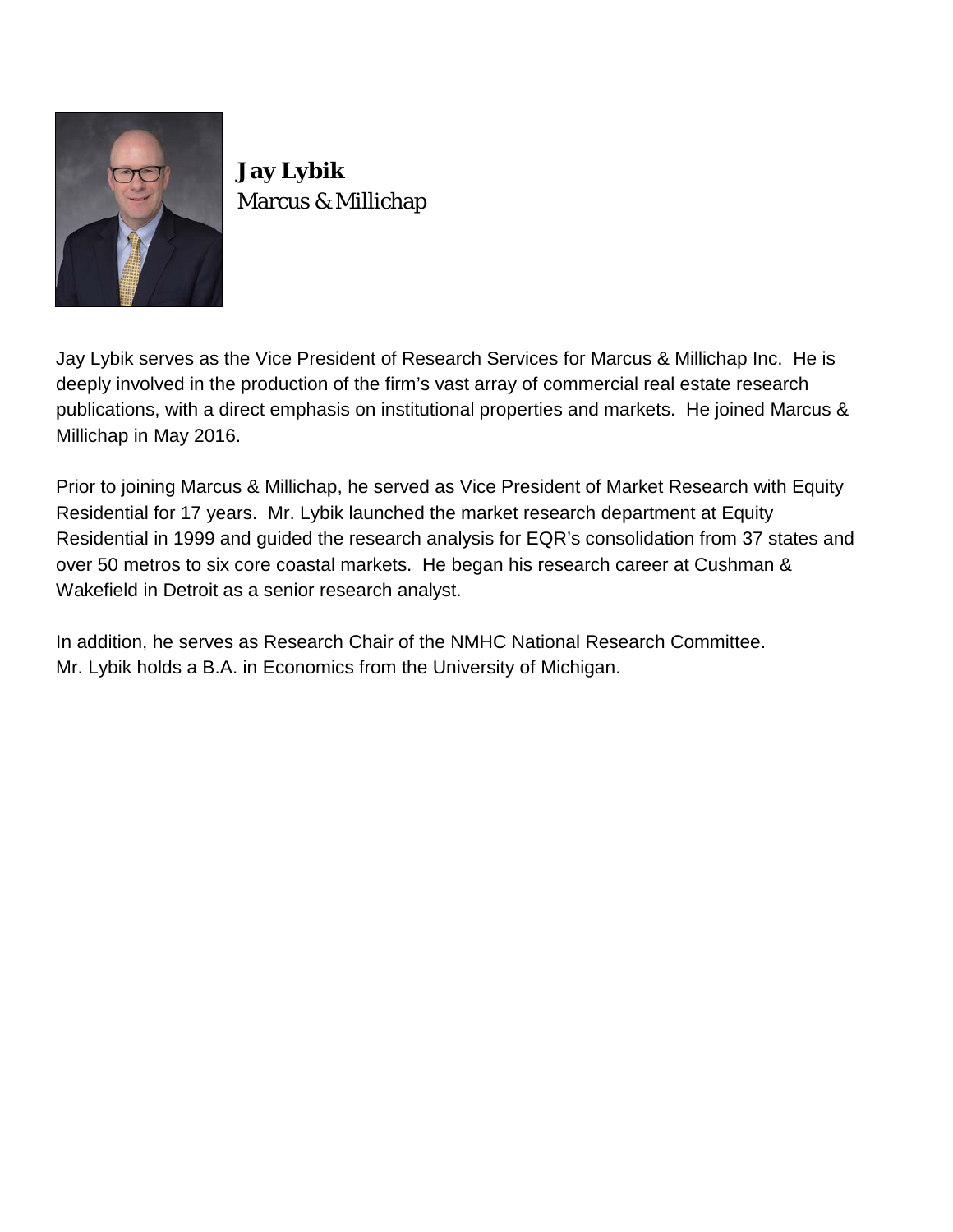

## **Phillip Martin Waterton**

Mr. Martin joined Waterton in 2013 and serves as senior vice president of market research. In this role, Mr. Martin is responsible for creating original research and better assessing and assimilating external research in support of the investment strategy, acquisitions, asset management and disposition disciplines. Mr. Martin works closely with external research providers, as well as internal resources including Waterton's portfolio management, acquisitions and operations teams to best analyze and incorporate current market data in the investment, valuation and annual business planning processes.

Mr. Martin has over 20 years of experience in real estate advisory/underwriting, and the REIT and financial services industries. Prior to joining Waterton, Mr. Martin was director of real estate research and strategy with Morningstar and Cantor Fitzgerald. Mr. Martin was also previously with Golub and Company, a principal commercial real estate investor based in Chicago. Mr. Martin began his career in 1991 as a founding member of the First Union/Everen Securities Real Estate Equity Research and Capital Markets Group. Since 1991, he has advised both real estate investors and corporations, and helped to raise more than \$10 billion of equity and debt capital. Mr. Martin is a graduate of DePaul University in Chicago.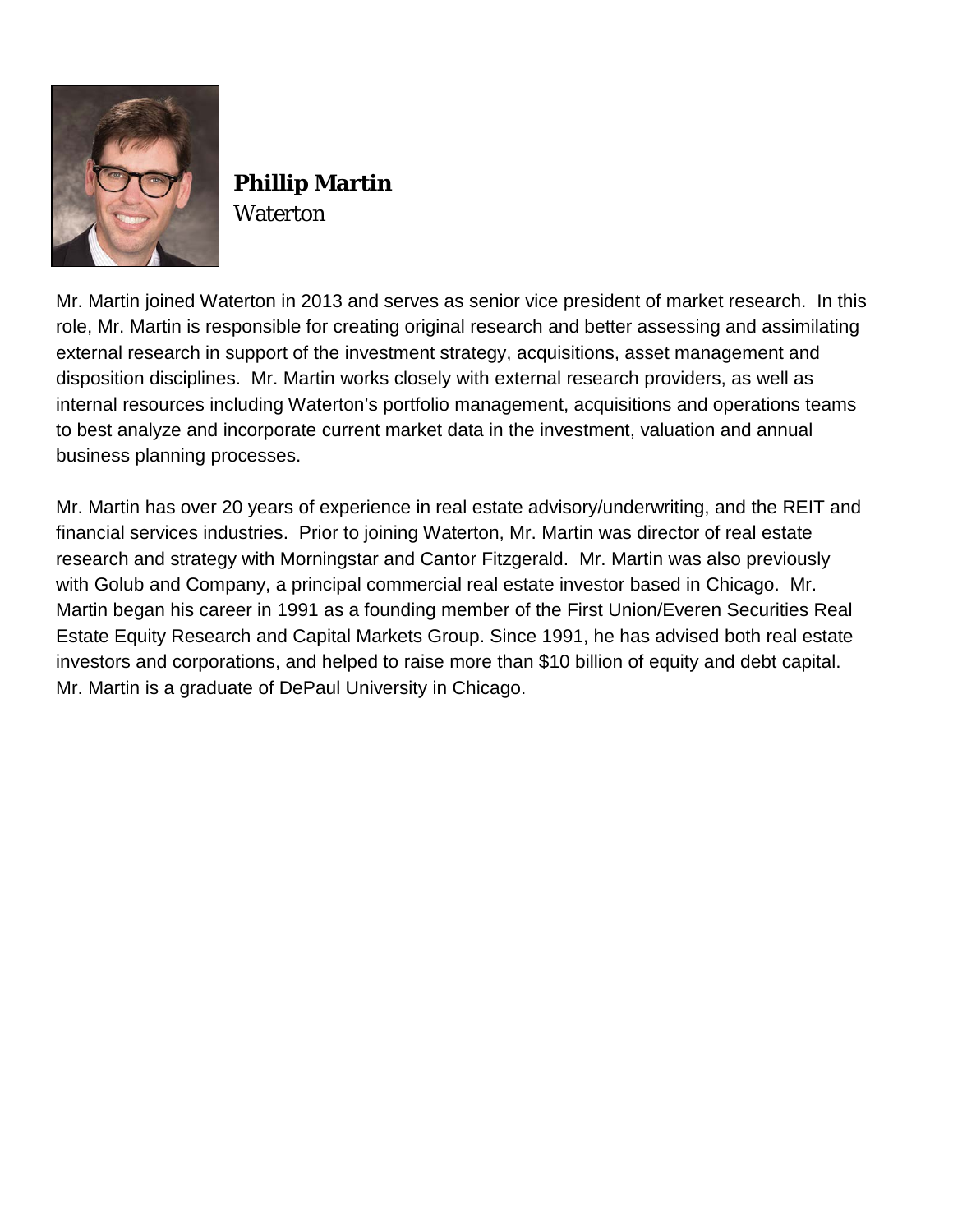

## **Clayton Merritt** Scion Group

Scion has participated in the acquisition or development of over 70,000 beds, totaling more than \$6.0 billion of project value. The company has also acted as an advisor to colleges and universities, foundations and private-sector providers in more than 200 campus markets, representing an additional \$5.0 billion of project value. Scion is currently the largest privately-held owner/operator of student housing in the United States.

Mr. Merritt joined Scion in 2016 and leads the acquisition department's working group. Mr. Merritt has designed and implemented multiple data driven procedures to cultivate Scion's intelligence platform, advance market research, and streamline the underwriting process. In the two years at the firm, he has overseen \$4+ billion of transaction volume.

Prior to joining Scion, Mr. Merritt gained three years of student housing experience fulfilling multiple operational roles at the property and regional level. Additionally, he added valuable technical experience to his repertoire working as an engineer for Northrop Grumman, a leading Aerospace and Department of Defense contractor.

Mr. Merritt earned a B.S. in Electrical Engineering with a concentration in electromagnetics from the University of New Mexico and an MBA from Western Governors University.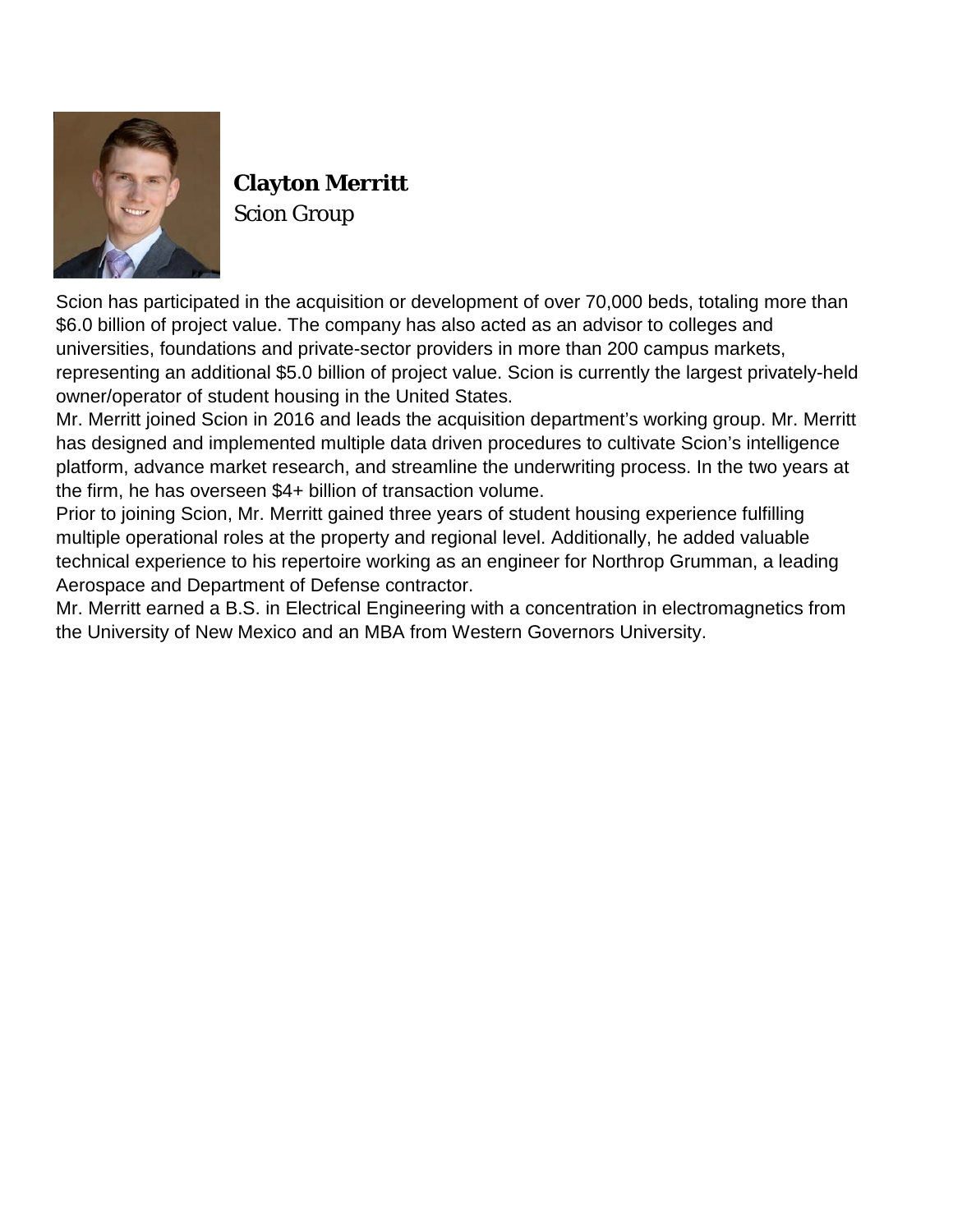

**Matthew Mowell** Oxford Economics

Matt draws on over a decade of experience in real estate investment management and urban economics to lead bespoke consulting projects and give clients direction across the economic landscape. Previously he directed Standard Life Investments' real estate strategy in the Americas, which involved making asset allocation, target market selection, risk management, and fund analysis insights. He also spent five years at Property & Portfolio Research serving some of the world's most influential real estate investors, lenders and developers.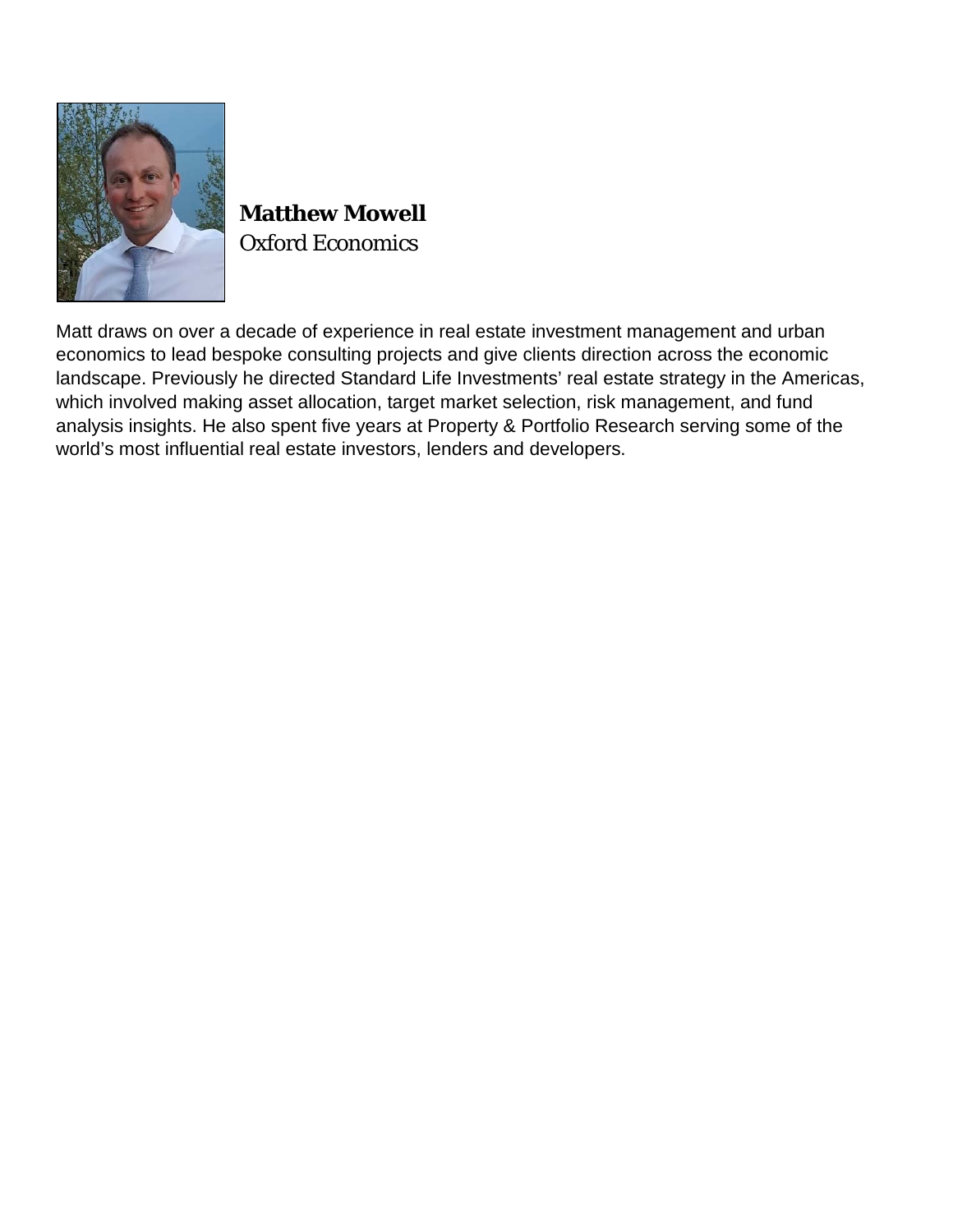

### **Mark Obrinsky**  National Multifamily Housing Council

Mark H. Obrinsky, Ph.D., is Senior Vice President for Research and Chief Economist. with principal responsibility for housing and economic research. Mark was formerly Director of Regulatory Policy at Fannie Mae. Previous positions at Fannie Mae included Director of Applied Portfolio Research and Senior Economist. Prior to joining Fannie Mae, Mark was Deputy Director of the Economics Department at the U.S. League of Savings Institutions. His academic experience includes seven years teaching Economics at the University of Delaware and Bradley University. His work on housing, mortgage finance, and economic theory has appeared in leading professional and industry publications. Mark holds a Bachelor of Arts degree (with honors) in Mathematics from the University of Wisconsin and a Ph.D. in Economics from the University of Pennsylvania.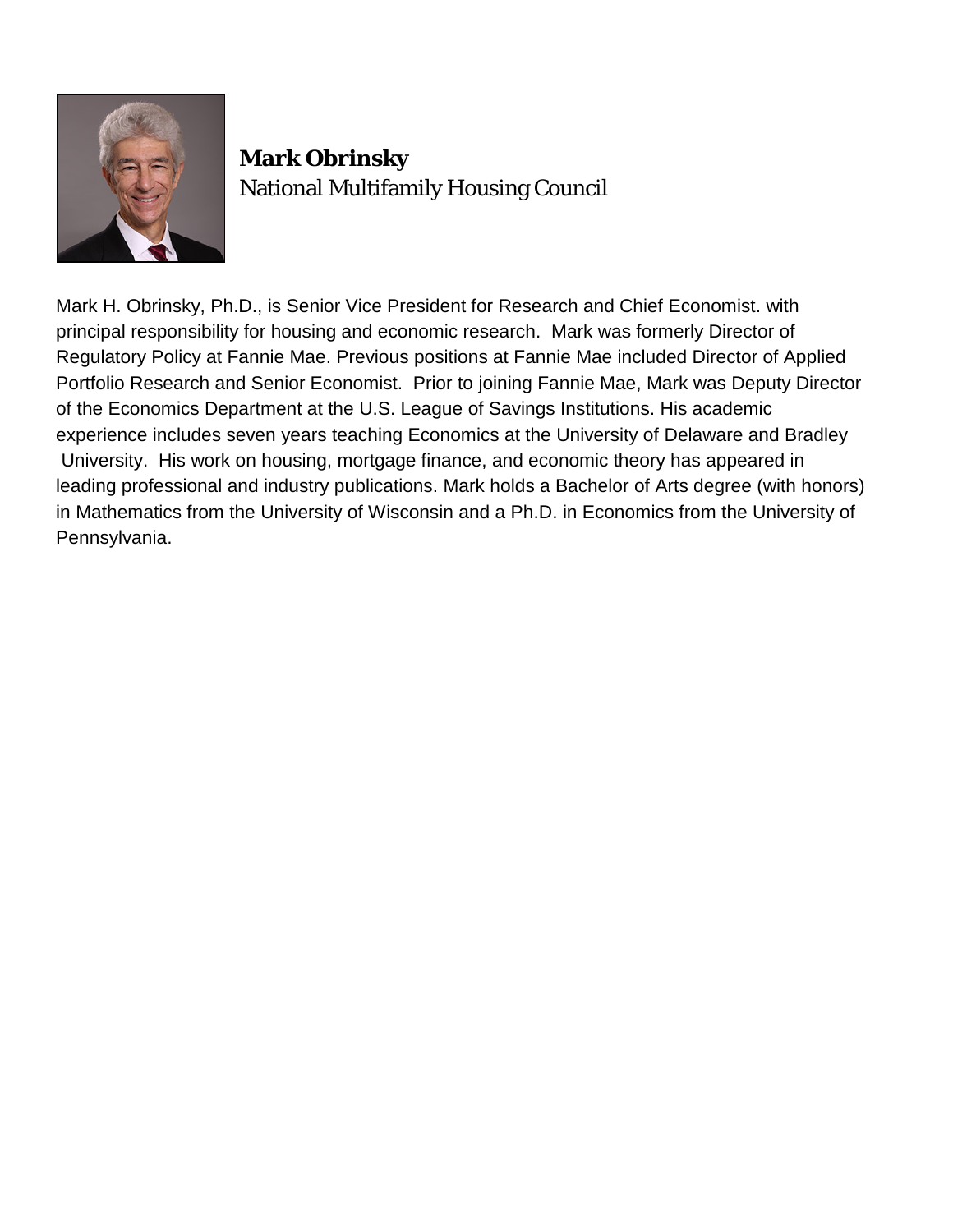

**Jeanette Rice CBRE** 

As CBRE's Americas Head of Multifamily Research and real estate economist, Jeanette Rice conducts high-level capital markets and property market analysis on the multifamily sector for CBRE's Capital Markets teams and clients. Her analysis also covers seniors housing and student housing.

Ms. Rice interprets the economic, market and capital markets landscape at the national, metro and submarket level. Included in her varied analyses are short-term and long-term multifamily demand drivers; cyclical supply-demand, occupancy and rent market dynamics; debt and equity investment activity and pricing trends. Ms. Rice provides investment strategy, risk and opportunity perspectives for multifamily owners and investors.

Ms. Rice joined CBRE in September 2014.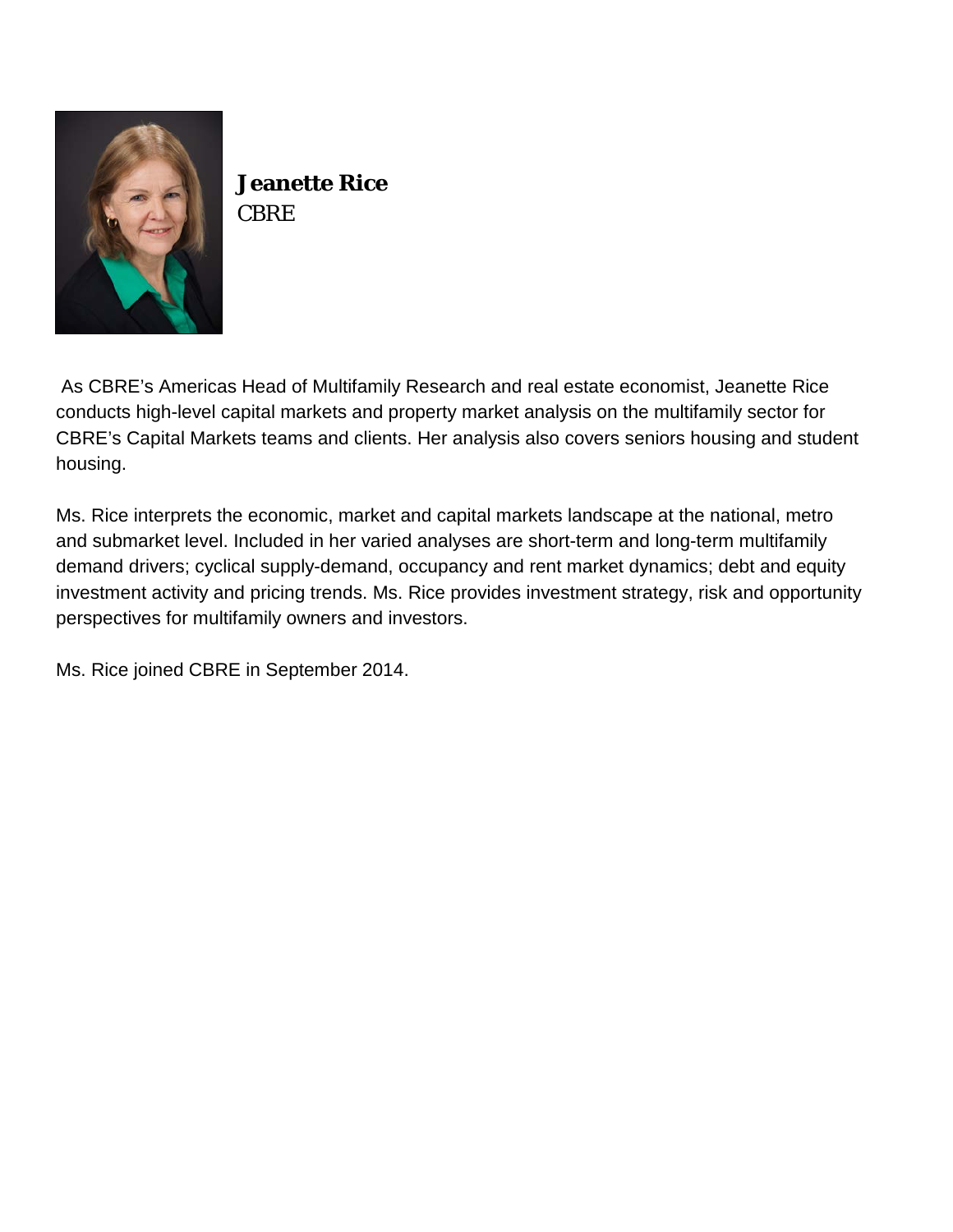

## **Caitlin Sugrue Walter** National Multifamily Housing Council

Caitlin Sugrue Walter is Senior Director of Research, with primary responsibility for conducting NMHC's research on apartment industry trends. Prior to working at the Council, Caitlin was an analyst at a real estate advisory firm. In that position Caitlin collected and analyzed data from both public and private data sources and drafted market and affordability studies that included rental and ownership trends. Caitlin has a B.A. and B.S. (Planning and Public Policy, Criminal Justice) from Rutgers and an M.A. in Urban and Regional Planning from Virginia Tech. She is currently completing her dissertation on age and residential location preferences at Virginia Tech.